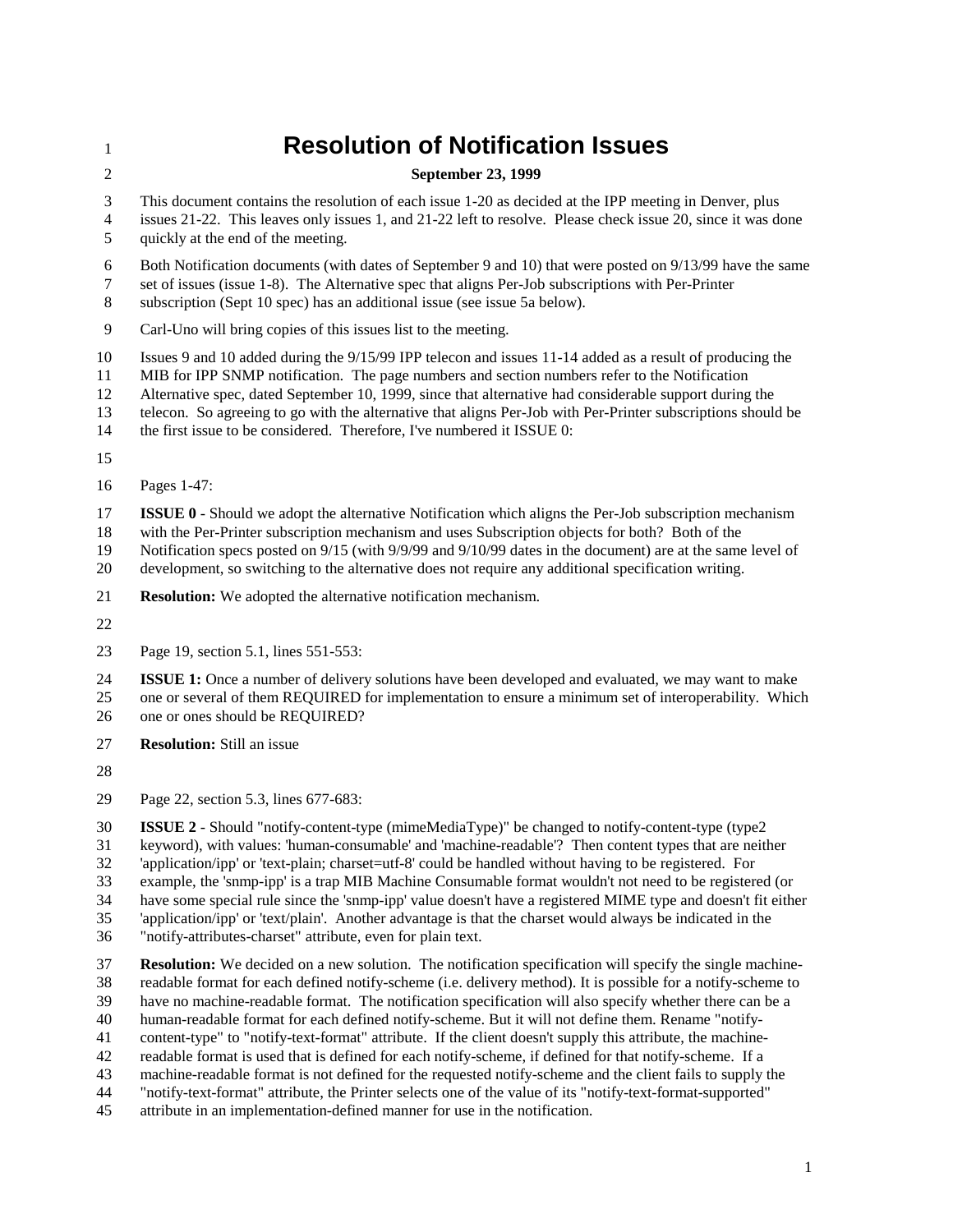An implementation MUST support the attribute "notify-text-formats-supported" (perhaps find a better

name) if it supports any human-readable format, e.g. "text/plain", or "text/html", or 'none'. The value of this

attribute is a 1setOf mimeMediaType. If an implementation supports a particular human-readable format, it

must support this format for all notify-schemes that have a human-readable format.

A client can determine what formats are supported for a notify-scheme as follows. The implementation

contains a hard coding of the machine-readable format (obtained from the specification). If the hard coding

(obtained from the specification) prohibits a human-readable format for the notify-scheme, or the printer

doesn't support "notify-text-format-supported" attribute, there are no human-readable formats for any

notify-scheme. Otherwise, the attribute "notify-text-formats-supported" specifies the supported mime types

for those delivery schemes that are supported and permit a human-readable format.

 The rationale behind this decision is that the machine-readable format seems easy to pick for each notify- scheme and thus easy to document. It is easy for a printer to support most machine-readable formats. It is much harder to support a human-readable format because of localization issues. Once the code is written to

support a particular human-readable format, it is easy to transmit it on any of the supported notify-schemes.

Thus, if a vendor decides to support a notify-scheme, it has already committed to implement the machine

readable-format. This may be simple if existing code can be reused, e.g. application/ipp and or more

difficult if new code must be written, e.g. it is SNMP.

Page 22, section 5.3, lines 684-689:

 **ISSUE 3** - There is no good way for a client to discover which "notify-content-type" values are supported for each delivery method "notify-schemes-supported". Adding "notify-content-type-supported" doesn't work, since the delivery methods have to be paired with the content types. Instead, how about only having each scheme support one or the other content type? Then we don't need "notify-content-type" as all. For the 'mailto' scheme, we specify it is human-consumable, i.e., text, and then register a 'mailto-ipp' scheme

which is the 'application/ipp' scheme.

**Resolution:** See Issue 2 for the resolution of this.

Page 23, section 5.5, lines 703-708:

**ISSUE 4** - Should the Subscription object attributes "notify-attributes-charset (charset)" and "notify-

attributes-natural-language (naturalLanguage)" be renamed to simply "attributes-charset (charset)" and

"attributes-natural-language (naturalLanguage)" so that all IPP requests and objects have the same names?

Then the "notify-attributes-charset (charset)" and "notify-attributes-natural-language (naturalLanguage)"

 would only be operation attributes that set or reflect the "attributes-charset (charset)" and "attributes-natural-language (naturalLanguage)" Subscription object attributes.

 **Resolution:** We changed the name for the Subscription object attribute. Because these attributes specify the charset and language for whatever goes in the event notification, and the event notification contents may be attributes or may be text, we decided to name the attributes in the subscription object and operation

attributes to be "notify-charset" and "notify-natural-language". The "attributes-charset" and "notify-

attributes-natural-language" remain as REQUIRED operation attributes for all operation requests and

responses.

Page 25, section 6, lines 780-782:

**ISSUE 5** - Shouldn't we add a "number-of-printer-subscriptions" Printer Description attribute, since the

client is NOT assured that it can determine the number of outstanding Per-Printer Subscriptions by doing

Get-Printer-Subscriptions because of access control?

**Resolution:** No. We couldn't find a real use-case for this attribute.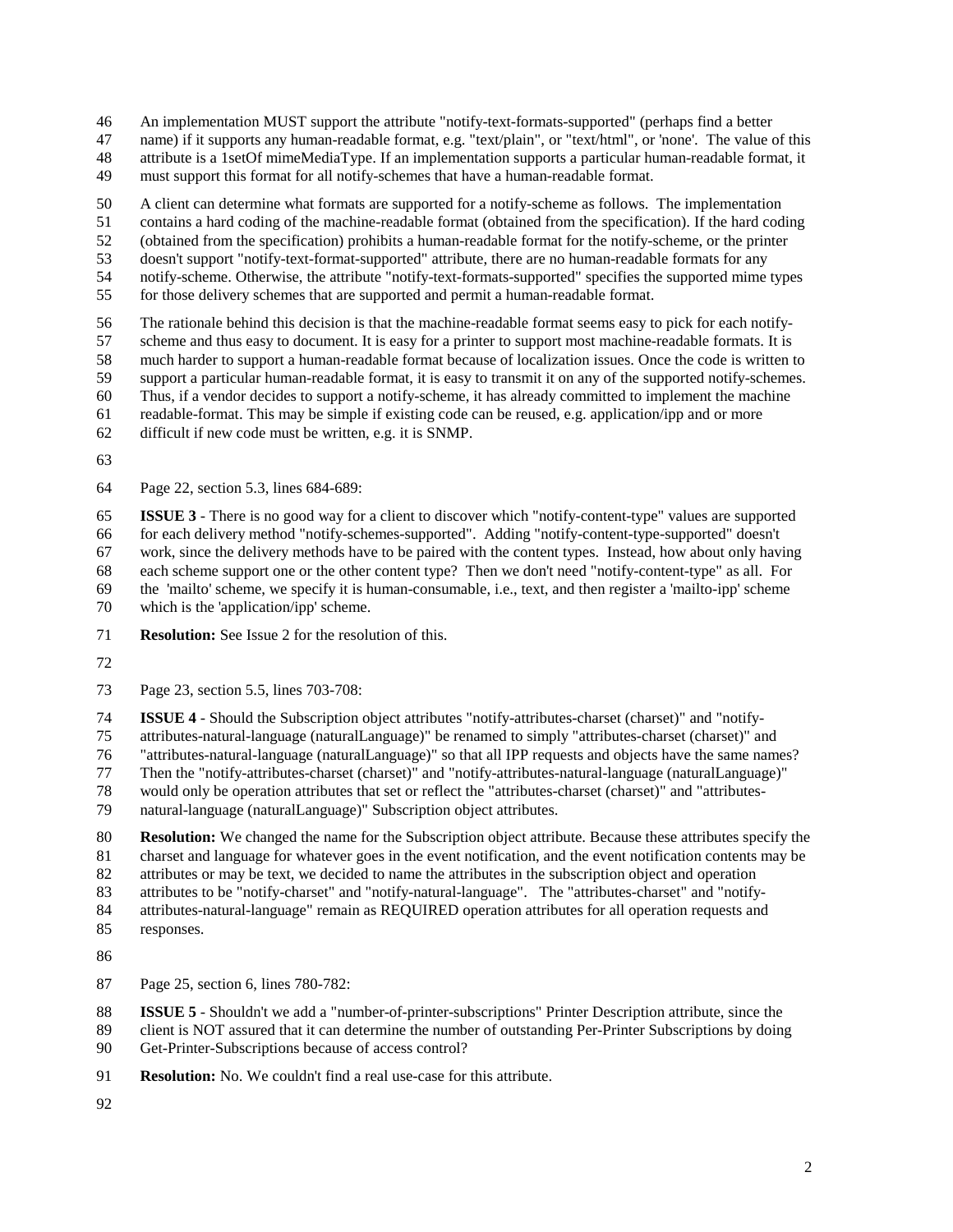- Page 25, section 6, lines 783-786: **ISSUE 5a** - Shouldn't we add a "number-of-job-subscriptions" Job Description attribute, since the client is NOT assured that it can determine the number of outstanding Per-Job Subscriptions by doing Get- Subscriptions because of access control and since there are no Job Descriptions attributes associated with notification. During the 9/15 telecon, there were four alternatives for Job Description attributes for notification a. "number-of-job-subscriptions (integer(0:MAX))" - the number of Per-Job subscriptions for this job b. "job-subscriptions (boolean)" - whether or not this job has any Per-Job subscriptions c. "job-subscription-ids (1setOf (integer(1:MAX))" - the set of Per-Job subscription ids for the Subscription objects associated with this job. In order to indicate that there are no Per-Job subscriptions, we need to decide on several alternatives: (1) don't return this attribute, (2) return
- this attribute with the 'no-value' out-of-band attribute value (see [ipp-mod] section 4.1), (3) return this attribute with a single integer 0 value (since 0 isn't a legal Subscription ID value), (4) return new '0setOf' attribute syntax in which 0 or more values can be represented.
- d. Don't have any Job Description attributes for notification (as in the current alternative spec).
- **Resolution:** No. We couldn't see any reasonable use cases, so "d" is the choice.
- 

Page 34, section 8.2.1, lines 1027-1032:

 **ISSUE 6** - Instead of Create-Printer-Subscription response returning "notify-lease-time-granted" which is NOT a Subscription object attribute, it is cleaner for implementation to return the "notify-printer-up-time" Subscription attribute instead, which is a Subscription object attribute.

 The client subtracts the "notify-printer-up-time" from the "notify-lease-expiration-time" to get the number of second remaining in the lease, just as it would for a Get-Subscript-Attributes response. OK to replace the "notify-lease-time-granted" with the "notify-printer-up-time" attribute in the response?

**Resolution:** We agreed that a subscription response should contain "notify-printer-up-time" and not

"notify-lease-time-granted" in order to have uniformity.

- 
- Page 34, section 8.2.1, lines 1036-1037:

 **ISSUE 7** - Should "notify-persistence-granted" be a Subscription object attribute too, so that all attributes returned in a response are Subscription object attributes?

- **Resolution:** We agreed to add "notify-persistence-granted" as a new subscription object attribute.
- 

Page 37, section 8.2.4, lines 1086-1089:

**ISSUE 8** - Instead of Renew-Subscription response returning "notify-lease-time-granted" which is NOT a

Subscription object attribute, it is cleaner for implementation to return the "notify-printer-up-time"

 Subscription attribute instead, which is a Subscription object attribute. Ok to replace the "notify-lease-time-granted" with the "notify-printer-up-time" attribute in the response?

 The following issues are not listed in the Notification specification, but were added later during email and telecon discussions:

**Resolution:** Decision is the same as Issue 6, namely "yes".

Page 18, section 5, Table 2 (and a new 5.n section):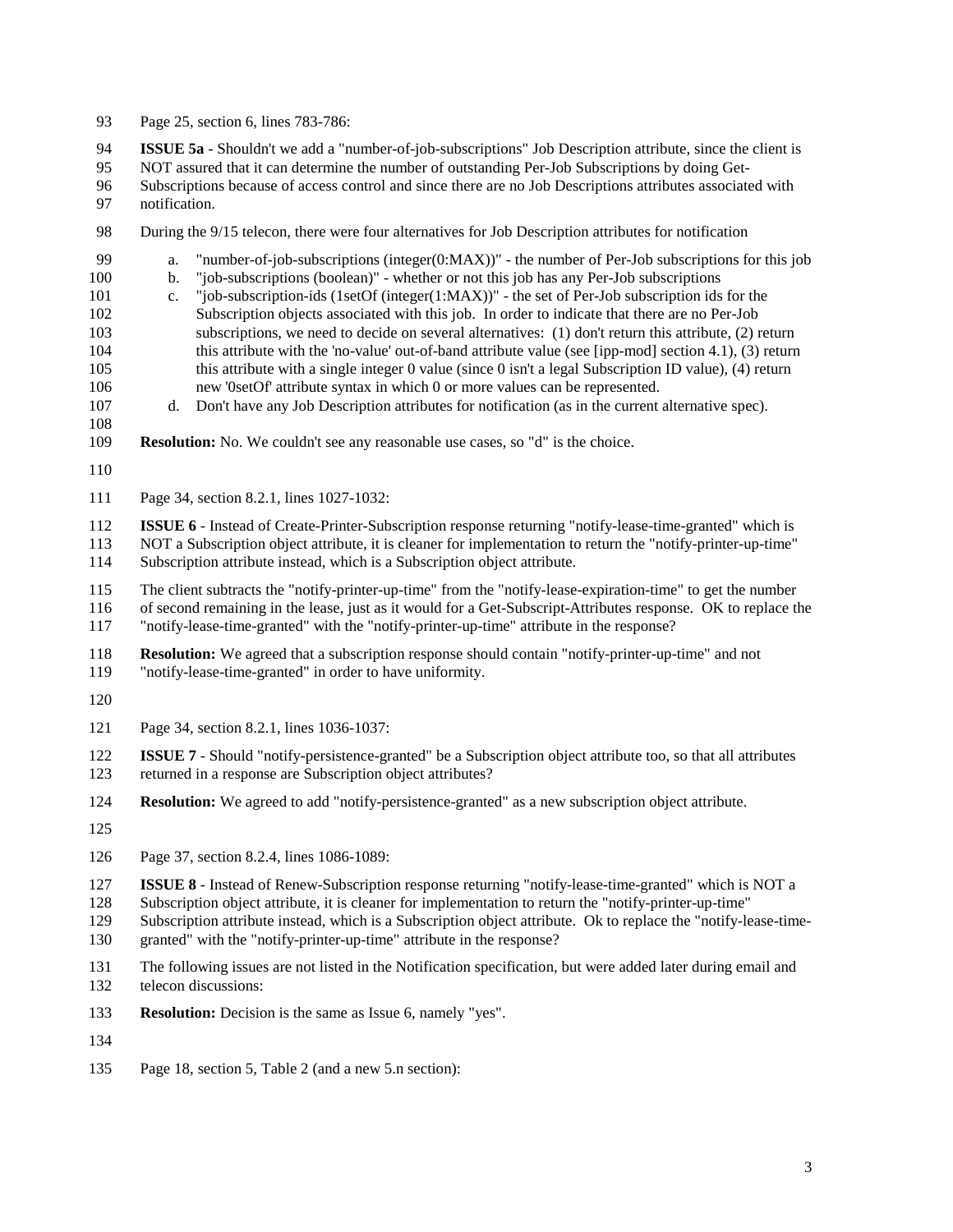**ISSUE 9** - Should we add the "job-id" Subscription Description attribute to the Subscription object? Or is it better to leave it out, so that implementations that need such a link would do so internally? The client doesn't need such a link, since when it queries using Get-Subscriptions, it supplies either the "job-id" it wants Per-Job subscriptions or it omits the "job-id" and gets all of the Per-Printer subscriptions. If we do add the "job-id" to the Subscription object, what about Per-Printer Subscription objects? See choices in issue 5a: Don't return "job-id", return "job-id" with a 0 (invalid subscription id value), return 'no-value' out- of-band value. **Resolution:** No. We could see no reason for a client to need this information because a client can only get subscriptions by asking for a particular job-id. See issue 17 for more. Page 31, section 8.1.1 and Table 7: **ISSUE 10** - Should we remove the last use of collection in the notification spec (see Ira McDonald mail suggestion), i.e., remove the "job-notify (1setOf collection)" operation attribute in the Job Creation operations (and Validate-Job)? Alternatives: a. Don't change. Keep "job-notify (1setOf collection)" as an operation attribute (for the client to supply and the Printer to support) and 'collection' as a new attribute syntax. b. Keep "job-notify (1setOf collection)" as an operation attribute (for the client to supply and 'collection' as a new attribute syntax. However, allow the Printer to be able to support the notification spec, but NEED NOT support the 'collection'. Instead the Printer would return the "job-notify" as an unsupported attribute, but would support the notification member attributes. In this case, the Printer is only supporting one Per-Job subscription in the Job Creation operations. c. Remove the 'collection' attribute syntax all together (until another use of it is justified). Instead of one "job-notify (1setOf collection)" operation attribute in the Job Creation operations (and Validate-Job), we'd make the 6 member attributes be operation attributes instead notify-recipient (uri) notify-events (1setOf type2 keyword) notify-content-type (mimeMediaType) [See ISSUE 3 which would remove this one] 166 subscriber-user-data (octetString(63)) notify-charset (charset) notify-natural-languages (1setOf naturalLanguage) d. Same as c but in addition, REQUIRE that an implementation that supports notification also support the OPTIONAL Hold-Job and Release-Job operations with at least the 'indefinite' value. Then a client could count on add additional Per-Job subscriptions by submitting the job with "job-hold" = 'indefinite', perform additional Create-Subscription operations (up to the limit of the number of Per-Job subscriptions supported per job) **Resolution:** No. Use solution "a". We believe it is better to add the general purpose "collection". In the internet environment we see a potentially greater need for multiple subscriptions per job, e.g. a person submitting a job might want to receive notification of completion and might want the recipient notified too. We believe that the collection is a better solution than one requiring a client to hold a job and then to add job subscriptions, and finally to release the job. All three of these operations are optional. Page 20, section 5.2, lines 573-579:

 **ISSUE 11** - Should the 'job-completed' event which is defined to be job completion, job aborted, and job canceled be separated into three separate events, i.e., replace the single 'job-completed' event with 'job-completed', 'job-aborted' and 'job-canceled'? In the current spec, there is no way to subscribe just to aborted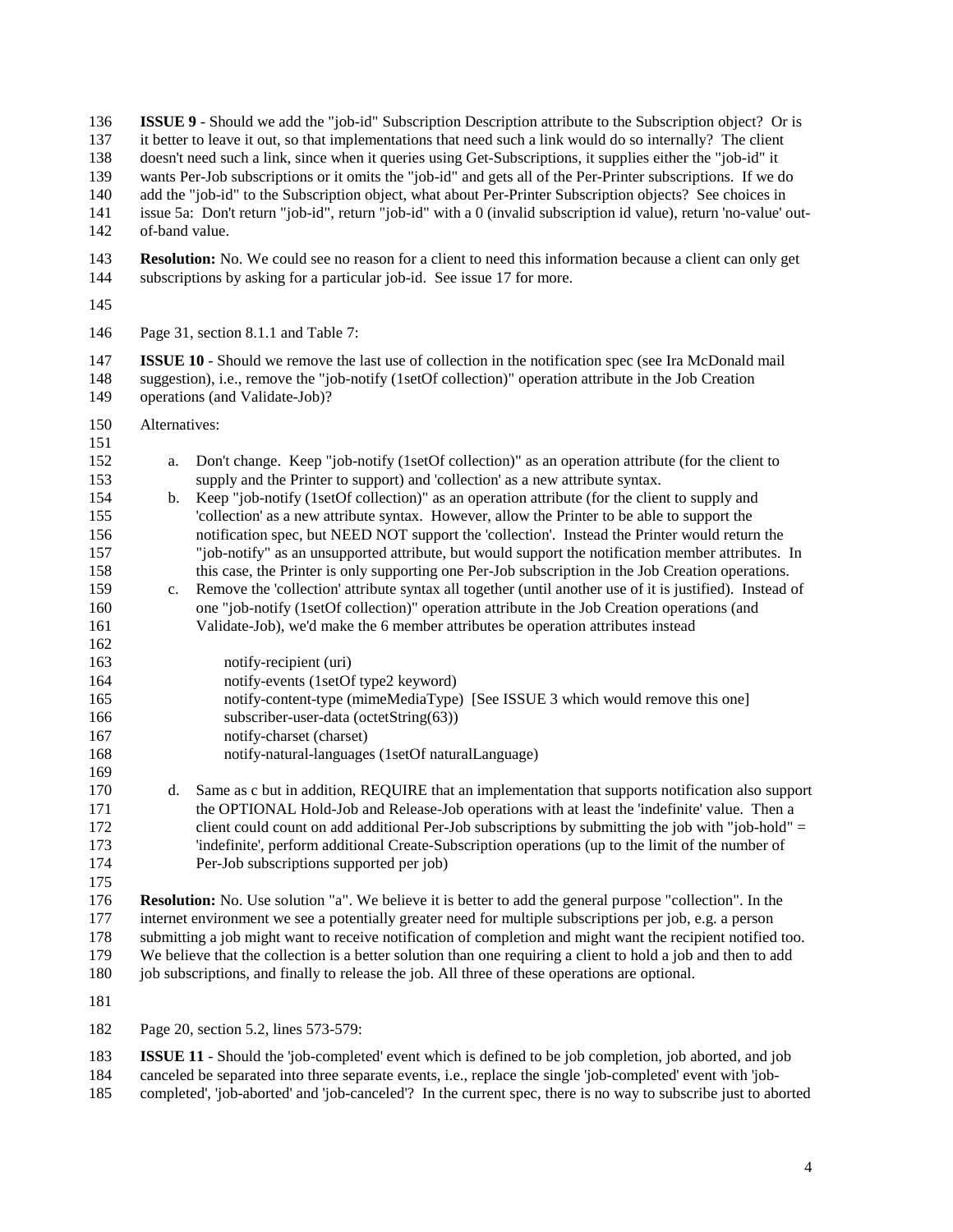- or canceled; the 'job-completed' event means all three conditions. On the other hand, breaking them apart
- will increase the number of events that are supplied in a subscription. The Notification Recipient could
- filter between the three kinds of completions by looking at the "job-state" attribute that is passed in the

Notification content.

- **Resolution:** No. We could see no reasonable use-case where a person doesn't want to be notified in all three
- cases. Normally a person wants to know the job disposition, whatever it is. There might be exceptional case
- where someone listens for errors and not normal cases. The client could contain a filtering program for
- such cases.
- 
- Pages 28-29, section 7.2, Table 4, "12. trigger-date-time" row:
- **ISSUE 12** Shouldn't 12.trigger-date-time be OPTIONAL in 'job-progress', rather than not specified, i.e.,
- add "O" to the 'job-progress' column in the 12.trigger-date-time row? The trigger-date-time will be needed for QUALDOCs, though maybe page level won't be REQUIRED for QUALDOCs.
- **Resolution:** No. We will wait for a real need before making this change.
- 
- Pages 28-29, section 7.2, Table 4, "15. subscriber-user-data" row:
- **ISSUE 13** Shouldn't 15. subscriber-user-data be REQUIRED for 'job-progress', since it may be important for certain notification methods, i.e., change the <blank> to "R" in the 'job-progress' column for the "15. subscriber-user-data" row?
- **Resolution:** Yes. We believe that subscriber-user-data should required for all events if it is to be useful.
- 
- Pages 28-30, section 7.2, Table 4 and section 7.3 Table 5:
- **ISSUE 14** Agreed that the following attributes are NOT sent in the 'job-progress' event notification (because the table entry is blank in the "job-progress' column), since these attributes aren't likely to change from one page to the next:
- 211 "printer-name"
- 212 "job-name"
- 213 "subscriber-user-name"
- 214 "job-state"
- 215 "job-state-reasons"
- 
- **Resolution:** We agreed to delete the first 3 attributes above, but to keep the last two "job-state" and "job-state-reasons".
- The following issues were raised at the meeting in Denver.
- 
- **ISSUE 15** Should we require that a Printer always accept the number of subscriptions that it advertises as its maximum. If not, how does it inform a user about the rejection of a subscription.
- **Resolution:** We decided that a printer might give higher priority for jobs than subscriptions. Thus, it might 224 accept a job and reject some subscriptions. This means that a printer must be capable of rejecting<br>225 subscriptions that accompany a job. When a subscription is ignored, all of the attributes in the subsubscriptions that accompany a job. When a subscription is ignored, all of the attributes in the subscription are returned in the unsupported attributes. If a printer accepts some of the subscriptions and rejects other subscriptions, only the attributes of rejected subscriptions are in the unsupported attributes group in the response.
- If the job is accepted and one or more subscriptions are rejected, the status code returned is 'successful-ok-subscription-rejected'. This status code is returned even if other job attributes are unsupported or in conflict.
- That is, if a server finds warning that would allow it to return 'successful-ok-subscription-rejected' and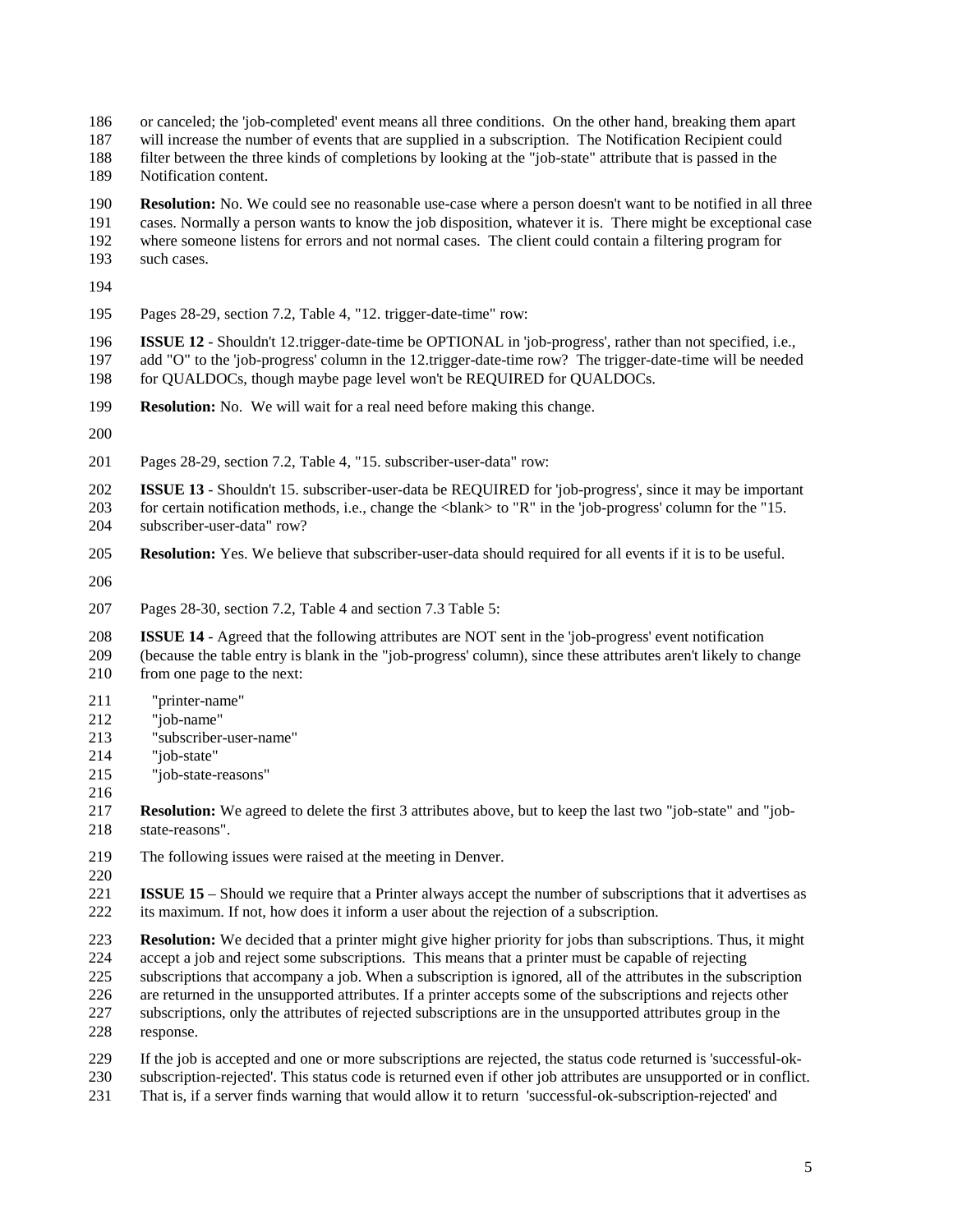either "successful-ok-ignored-or-substituted-attributes' or 'successful-ok-conflicting-attributes', it must

- return 'successful-ok-subscription-rejected'. We should add language in the model document explaining that
- if a server finds warning that would allow it to return either "successful-ok-ignored-or-substituted-attributes'
- or 'successful-ok-conflicting-attributes', it must return 'successful-ok-conflicting-attributes'. NOTE: This
- success code precedence needs an update to the Model and Semantics document.
- Rationale: We want to allow an implementation that wants to keep Subscription objects separately from
- Job objects to be able to run out of room for Subscription objects before running out of space for Jobs. So
- an implementation can continue to accept jobs, even though it has exhausted space for Subscription objects.
- 
- **Issue 16:** Should create-subscription be mandatory for job subscriptions.

 **Resolution:** No. Create separate operations for printer subscription creation and job subscription creation so that a user can determine which are supported. Make printer subscription creation mandatory for a printer to support and make job subscription creation optional for a printer to support. This decision also means that a client MUST supply the "job-id" in a Create-Job-Subscription operation and MUST NOT supply it in a Create-Printer-Subscription operation, which follows a principle we have for other Job versus

Printer operations.

- **Issue 17:** Should the get-subscriptions operation have an option for getting all printer and all job subscriptions in a single operation?
- **Resolution:** No. We could see no need to get all. We could barely see a need to get job subscriptions, job by job. Getting printer subscriptions is important.
- 

 **Issue 18:** What are the implementation requirements for "job-impressions-completed" and "job-media-sheets-completed" as shown in Table 5.

 **Resolution:** Make both "Conditionally required" (an "CR") for "job-progress" and "job-completed" events, i.e., REQUIRED in a 'job-progress' event notification if the implementation supports the corresponding "job-impressions-completed" or "job-media-sheets-completed" Job attributes. The group believed that these attributes were the ones mostly likely to be implemented and should be consistent for "job-progress" and "job-completed".

**Issue 19:** What do "R" and "O" mean in the tables.

 **Resolution:** We would like a few sentences to be added to the document to explain "R", "CR", and "O" in the tables. We assume that "R" means "REQUIRED" if the implementation supports notification, "CR"

 means "CONDITIONALLY REQUIRED", i.e. it is required in an event if the printer supports the attribute in the Job or Printer object, and "O" means OPTIONAL.

- 
- **Issue 20:** Should "subscriber-user-name" be in "job-progress" events.
- **Resolution:** Yes. But it should be changed from REQUIRED ("R) to OPTIONAL ("O") for all events.
- 
- **Issue 21:** Should we change the Notification Model to allow notification delivery methods that are request and response (in addition to the current model which has only one-directional notification delivery using the 'application/ipp' operation response format?
- 
-